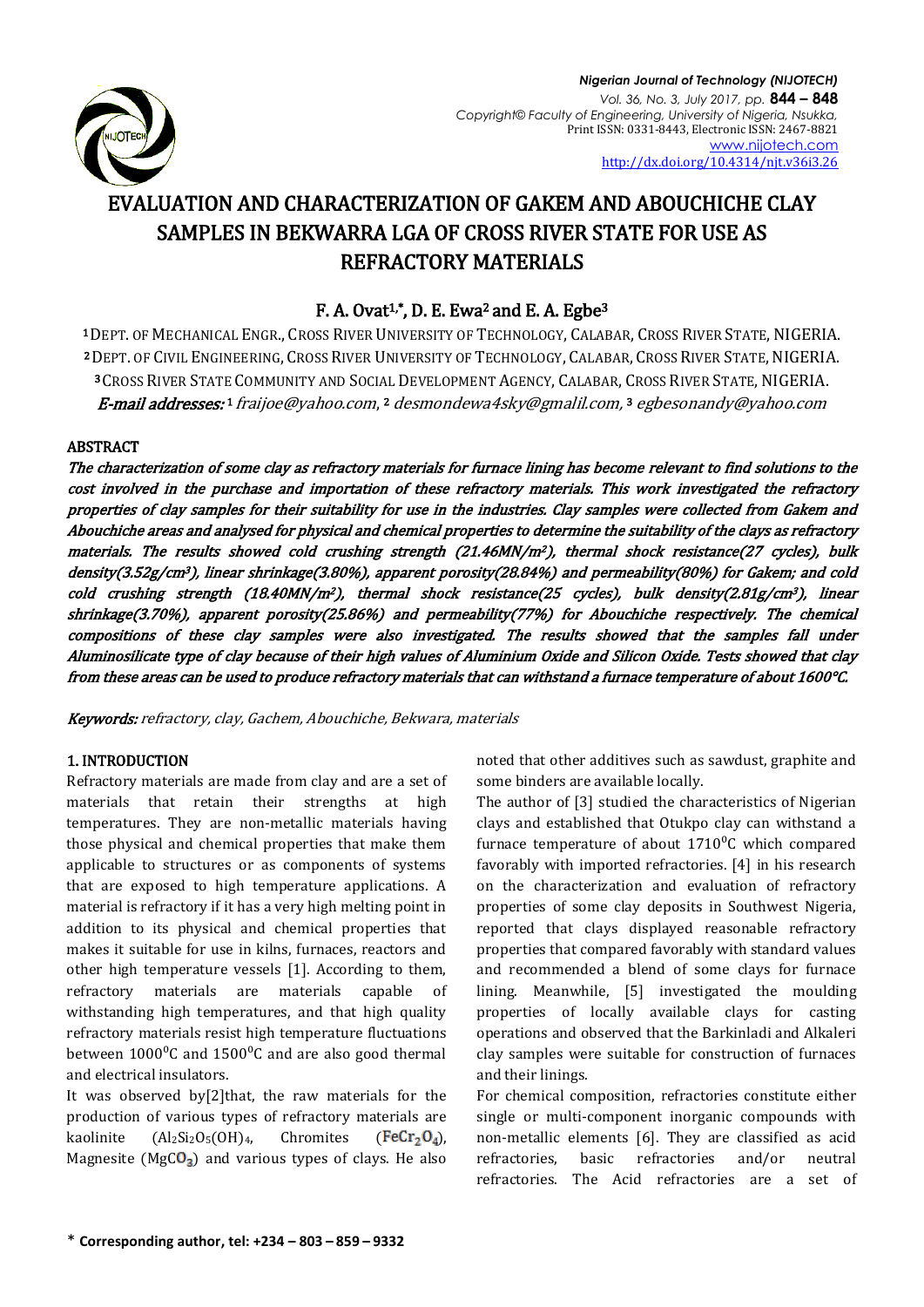refractories used where slag and atmosphere are acidic. They cannot be used under basic conditions [2].

It was noted by [7] that, the main raw materials used for the production of these acid refractories are silica,  $ZrO<sub>2</sub>$ and alumino-silicate; typical refractories are fire clay, quartz and silica. Basic refractories are produced from a composition of dead-burnt magnesite, dolomite, and chrome ore. Investigation by [8] on the applications of various refractories showed that magnesite, chrome combinations have good resistance to chemical action of basic slag, have good mechanical strength and volume stability at high temperatures. Chrome-magnesite refractories used for side walls of soaking pits, magnesite with varying amounts of carbon has excellent resistance to chemical attack by steel-making slag.

In their physical forms refractory materials are either bricks or monolithic. Shaped refractories are in the form of bricks of some standard dimensions [9]. Special shapes with required dimensions are hand-molded and are used for particular kilns and furnaces. Ramming refractories are in loose dry form with graded particle size and are often mixed with water for use. Investigation by [10] revealed that castable refractory materials contain binders such as aluminate cement which imparts hydraulic setting properties when mixed with water; the materials are installed by casting and are also known as refracting concretes. Research by [11]on the analysis and characterization of Nyikangbe clay deposit that, mortars are finely ground refractory materials which become plastic when mixed with water and are used to fill gaps created by a deformed shell, and to make walls gas-tight to forestall slag penetration.

The available literature is scanty on the investigation of Gakem and Abouchiche clays, it has become necessary to carry out such investigations to ascertain the suitability of clay deposit in these locations for their refractory properties.

## 2. MATERIALS AND METHODS 2.1 Sample Collection

Clay samples were collected from different locations of Gakem and Abouchiche of Bekwarra Local Government Area in the Northern Senatorial district of Cross River State. The samples were randomly collected from different points at a depth of 50cm and about 25m apart in a triangular manner.

## 2.2 SAMPLE PREPARATION

The samples of about 3 kg were collected and air-dried for five (5) days. Samples were then finely ground to achieve homogeneity of the particles sizes. The ground samples were sieved with a mesh of about1.13µm. The ground and sieved samples were mixed with some quantity of water to a pastry form. It was moulded (70x50x 50mm) into bricks and compacted with a hydraulic press according to ISO standards [17]. The different clay samples were subjected to both physical and chemical tests. The equipment used during the test included Son Holland-Telex 59388 Furnace, Oven, Navigator N3B110 Ohaus Electronic weighing machine, crusher, bell jar, dessicator, X-ray Spectrometer. These equipment can be found in the laboratory of Bao Yao Huan Jian Iron and Steel Company, Export Processing Zone (EPZ) Calabar, Cross River State-Nigeria.

## 3. PHYSICAL ANALYSIS 3.1 Cold crushing Strength

Test pieces measuring 75mm by 50mm by 50mm were prepared and are-dried for 24 hours and were transferred to a furnace and heated for 6 hours and at a temperature of  $1600^{\circ}$ C. After the heating process they were removed from the furnace and allowed to cool down to room temperature and each piece was in turn placed in a crusher. Load was applied axially and continually until the test piece failed. The procedure was repeated for other test pieces. The respective loads at which each test piece failed were recorded. The cold crushing strength (CCS) was calculated [1] using:

$$
CCS = \frac{r}{A} \tag{1}
$$

In (1), A is the Area of specimen (mm2) and P is the Load applied (N)

## 3.2 Thermal Shock Resistance

 $75$ mm  $\times$  50mm $\times$ 50mm test pieces were inserted in a furnace maintained at  $1600^{\circ}$ C for a period of about 10 minutes. The samples were removed and allowed to cool in a dessicator for 10 minutes and then returned back to the furnace (which is still at  $1600^{\circ}$ C) for another 10 minutes. The process was repeated until the pieces were deformed when a small force is applied. The number of heating and cooling cycles for each of the specimen was recorded. The thermal shock resistance is the number of heating and cooling cycles needed to cause crack on the samples, the values obtained for the various locations were recorded in Table 1.

#### 3.3 Linear Shrinkage

The samples were prepared and their original lengths of 75mm recorded. They were dried in the air for 24 hours and then dried in an oven at  $110^{\circ}$ C for 24 hours and were then transferred to a furnace maintained at  $1600^{\circ}$ C and heated for a period of 6 hours. They were then brought out by means of a pair of tongs and allowed to cool in a dessicator. The samples were measured after heating and their linear shrinkage values determined [2] using: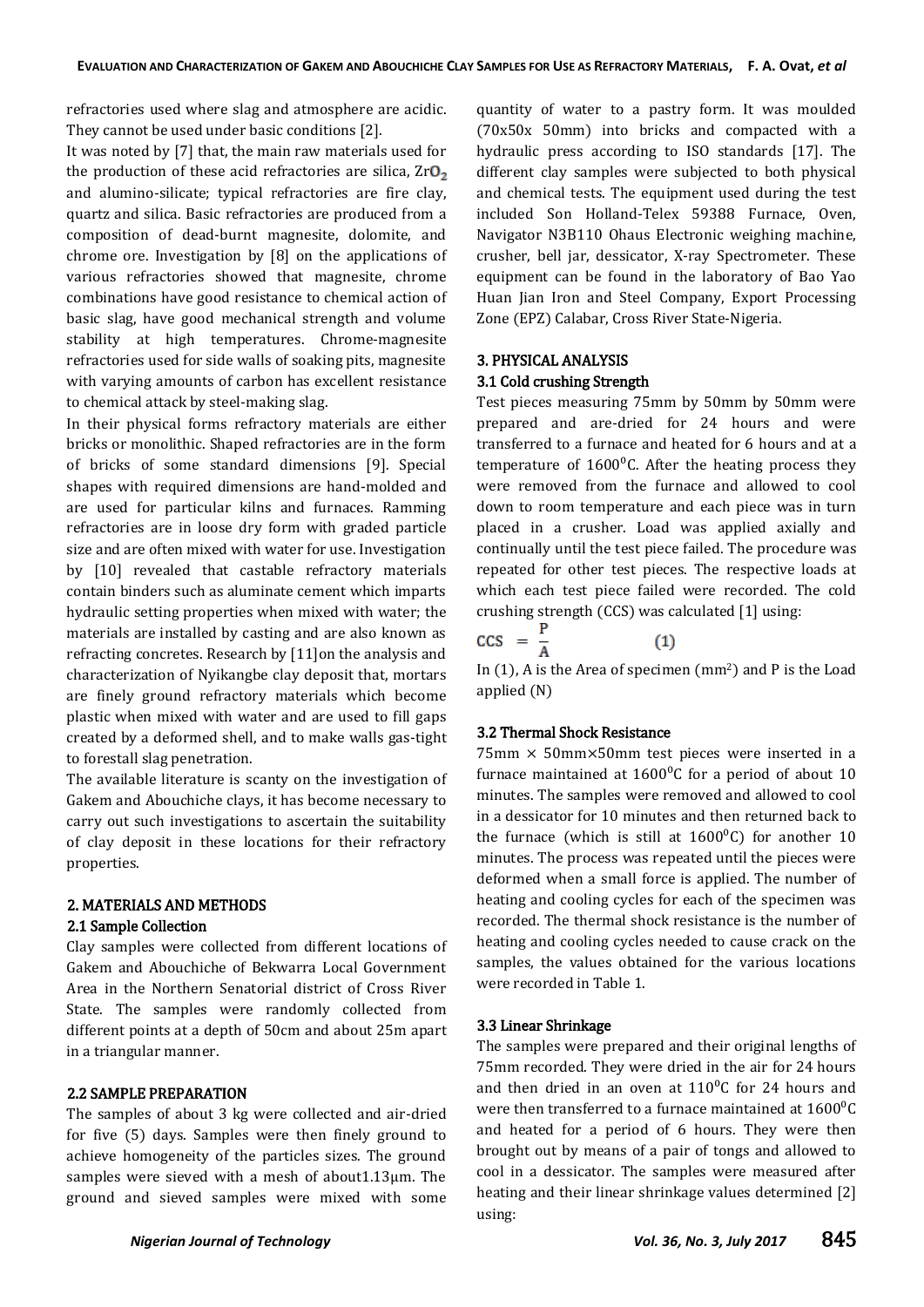Linear Shrinkage =  $\frac{L_D - L_F}{L_D}$  × 100  $(2)$ 

Here,  $L_D$  is the dried or original length =75mm, and  $L_F$  is the Fired length

#### 3.4 Bulk Density

Bulk density was determined by air-drying for 24 hours, thereafter the test pieces were then put in an oven and dried at a temperature of  $110^0C$  for 6 hours. They were allowed to cool and weighed by means of weighing balance and their dried weights (D) recorded in turn. They were thereafter transferred to a beaker and heated for 40 minutes and cooled and the soaked weight was recorded. Water was put in another beaker and each of the test pieces in turn suspended in the water so that their suspended weights were recorded. The equation for calculating bulk density is given by [1] as:

Bulk Density =  $\frac{D\rho w}{W-S}$ 

In (3),  $\overline{D}$  is the Dried weight,  $\rho w$  is the Density of water, W is the soaked weight and  $S$  is the suspended weight.

#### 3.5 Apparent Porosity

Test pieces from the different locations were prepared and allowed to dry in air for about 24 hours before transferring them to the oven and drying for another 24 hours at  $110^{\circ}$ C. They were thereafter transferred to a furnace and fired to a temperature of  $1600^{\circ}$ C, the samples were removed by pair of tongs and allowed to cool in open air before weighing them in a dessicator and noted the dry weight  $(D_w)$ . Bubbles were observed as the pores in the samples were filled with water. The bubbles were made to escape through periodic agitation and after about 40 minutes, and then weighed in the dessicator so that their soaked weights  $(S_w)$  were noted. Also, by means of beaker placed on a balance, the specimens were weighed suspended in water and the suspended weight (W) was taken. The apparent porosity for each location was determined from [2] as:

$$
Apparent \text{ porosity } = \frac{S_W - D_W}{S_W - W} \times 100 \qquad (4)
$$

Here  $S_w$  is the Soaked weight,  $D_w$  is the dried weight, and  $W$  is the suspended weight

#### 3.6 Permeability

Different samples were prepared and air-dried for 24 hours and thereafter oven dried at  $120^{\circ}$ C for 12 hours. Two thousand cubic centimeter of air held in a bell jar was forced to pass through the specimen. At this time, air entering the specimen was equal to that leaving the specimen. The pressure difference was read by a manometer, and noted. The time taken for the 2000 cm<sup>3</sup> of air to pass through the specimen was recorded. The respective permeabilities were calculated from [2] using:

Permeability number, 
$$
P_n = \frac{Vh}{APt}
$$
 (5)

In (5),  $P_n$  is the permeability number, V is the Volume of air, cm<sup>3</sup>, h is the height of specimen, cm  $\vec{A}$  is the Cross sectional area of specimen,  $\text{cm}^2$ , P is the pressure of air in cm of water,  $N/cm^2$  and t is the time, minutes

Modulus of Rupture (MOR): Different test pieces of clay bar, 75mm  $\times$  50x50mm dimension were prepared, the dry samples were moistened and mixed to a workable state .The wedged samples was cast in wooden mold, coated with thin film of machine engine oil. The bars were (temperature marked) then charged into an electric furnace separately along with American standard pyrometric cones of refractoriness 1600ºC and fired for approximately ten hours, removed from the furnace and allowed to cool. Each batch of bars were broken at the center bending on a Denison strength testing machine at 7.0 span and MOR was calculated from the expression [13] as follows:

$$
MOR = \frac{3PL}{2bh}
$$
 (6)

Here  $P$  is the Breaking Load in kgf,  $L$  is the Distance between support,  $b$  is the Breath and  $h$  is the Height

#### 3.7 Modulus of plasticity (MOP)

The molded clay was deformed by dropping onto it from a fixed height of a flat-headed plunger of known weight. The distance traveled was read from the graduated scale. The modulus of plasticity (MOP) for the clay sample was obtained from [14] as:

$$
MOP = \frac{Original Height}{Deformed Height} \tag{7}
$$

Also, the percentage making moisture for the clay samples were obtained from [14 as:

% Making Moisture = 
$$
\frac{\text{Wet Weight} - \text{Dry Weight}}{\text{Net Weight}}
$$
 (8)

#### 4. CHEMICAL ANALYSIS

The Chemical Analysis of the clay samples was done using X-Ray Fluorescence Spectrometer (XRFS). The technique was used to determine the concentrations of elements present in the various samples. The samples were ground and sieved to produce 75µm particle sizes. Thereafter, 2grams of the sieved samples were mixed with 5grams of lithium tetra borate binder  $(Li_2 B_4 O_7)$ anhydrous solution that acts as a bonding agent. It was then pressed to a pellet in a mould and then dried in oven at 120°C for 20 minutes to remove the absorbed moisture and kept in a desicator. The spectrometer was turned on and allowed to warm up to stabilize the optics and x-ray tube. The samples were placed in the machine and the elemental concentrations present in the samples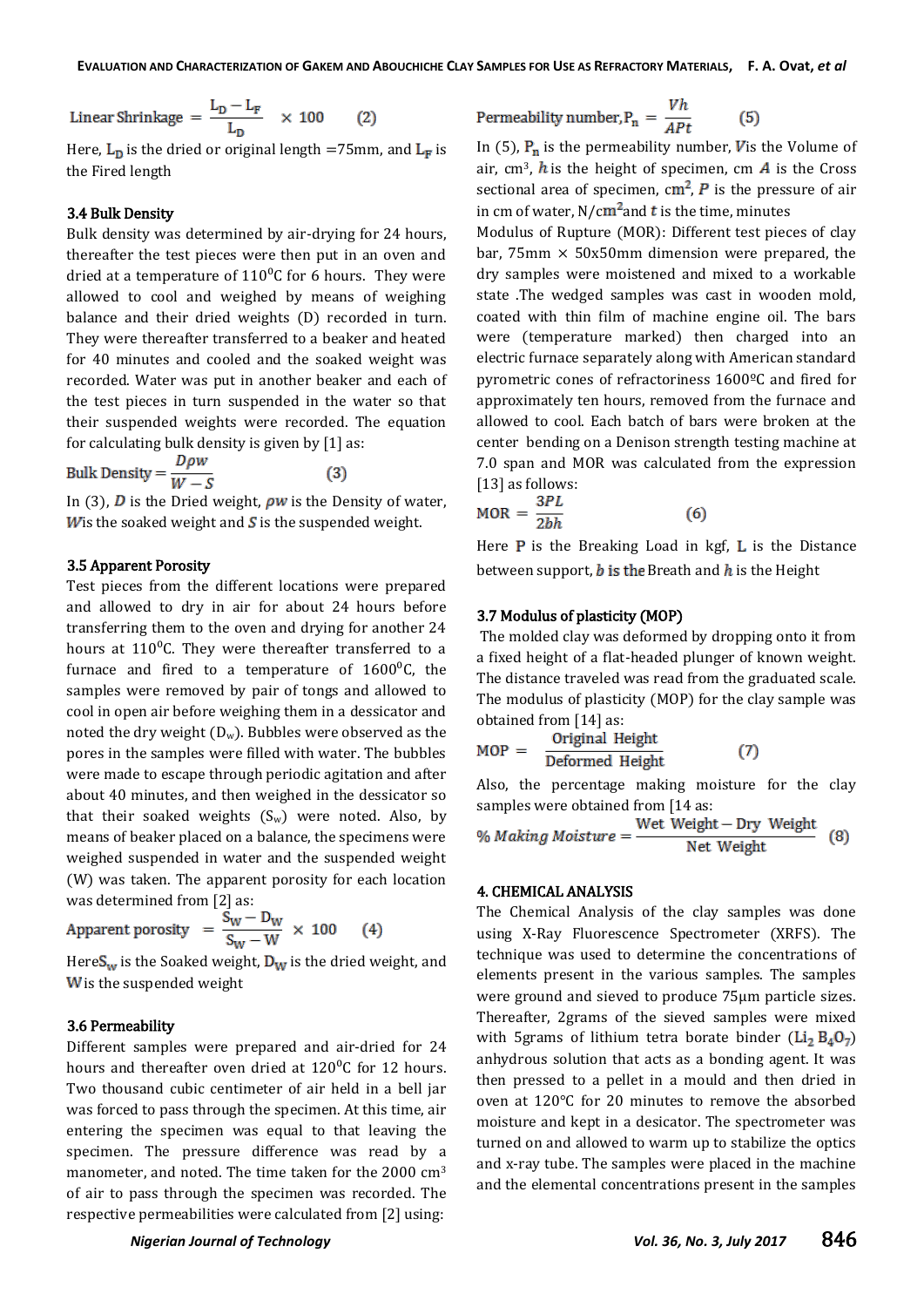were displayed on the monitor. The result of the analysis is as given in Table 2.

#### 5. RESULTS AND DISCUSSION

The results obtained from the various tests carried out in chapter three are presented in Table 1 and Table 2. The tests revealed that, while most of the results agree with previous research, others are at variance.

| Table 1: Physical Properties of the tested clays from |
|-------------------------------------------------------|
| <i>Cross River State</i>                              |

| Properties                                  | Gakem | Abouchiche |
|---------------------------------------------|-------|------------|
| Cold Crushing Strength $(MN/m^2)$           | 21.46 | 18.40      |
| <b>Thermal shock Resistance</b><br>(Cycles) | 27    | 25         |
| Linear Shrinkage<br>(%)                     | 3.80  | 3.70       |
| Bulk Density ( $g/cm3$                      | 3.52  | 2.81       |
| Apparent Porosity (%)                       | 28.84 | 25.86      |
| Permeability (%)                            | 80    | 77         |
| Modulus of Rupture (Kgf/cm <sup>2</sup> )   | 47.21 | 45.0       |
| Modulus of plasticity ( $Kgf/cm^3$ )        | 30.5  | 3.60       |

#### Table 2: Chemical Composition of clay samples at 1600ºC

| Elements/compound               | Gakem | Abuochiche |
|---------------------------------|-------|------------|
| Al <sub>2</sub> SO <sub>3</sub> | 29.09 | 30.65      |
| SiO <sub>2</sub>                | 56.44 | 58.09      |
| Mg <sub>0</sub>                 | 0.14  | 0.11       |
| Ca <sub>O</sub>                 | 0.12  | 0.19       |
| Fe <sub>2</sub> O <sub>3</sub>  | 2.56  | 2.9        |
| $K_2O$                          | 2.19  | 0.98       |
| <b>Cl</b>                       | 0.026 | 0.018      |
| Co                              | 0.035 | 0.017      |
| MnO                             | 0.00  | 0.047      |
| Cr <sub>2</sub> O <sub>3</sub>  | 0.06  | 0.048      |
| Na <sub>2</sub> O               | 1.249 | 0.373      |
| Ni                              | 0.045 | 0.079      |
| Cu                              | 0.044 | 0.027      |
| $P_2O_5$                        | 0.053 | 0.049      |
| SO <sub>3</sub>                 | 0.025 | 0.029      |
| Sr                              | 0.00  | 0.020      |
| TiO <sub>2</sub>                | 0.897 | 1.513      |
| Zr                              | 0.03  | 0.106      |

#### 5. DISCUSSION

#### 5. 1 Linear shrinkage

The linear shrinkage is an indicator of the firing efficiency of the clay samples. However, [5] pointed out that lower values were more desirable as this means the clay is less susceptible to volume change. That means the

values obtained from Gakem and Abouchiche having shrinkages of 3.80%, 3.70%respectively will make for very good refractory materials. These values compete favourably with those obtained by [16] in his investigation.

## 5.2 Bulk density

The bulk density is a measure of the weight of a given volume of refractory and is often considered in conjunction with porosity. Gakem had the highest values of bulk density of  $3.52g/cm<sup>3</sup>$ compared to that of Abouchiche. However, these values showed that these clays are good when compared with values obtained from Gur and Yamarkumi clays  $(2.06-2.11 \text{ g/cm}^3)$ , Plateau and Bauchi clays  $(1.94-2.04 \text{ g/cm}^3)$ , as respectively reported by [5] and [15].

#### 5.3 Apparent Porosity

The values for Gakem and Abouchiche fall within the internationally accepted range of 20-30% as was noted by [2].

#### 5.4Thermal Shock Resistance

The thermal shock resistance determines the ability of the material to withstand repeated heating and cooling cycles. Gakem withstood thermal value of 27 cycles which makes them suitable for long term refractory use as these measure their longevity which in turn could result to cost saving due to minimal replacement. Also Abouchiche, having 25cycles each fall within the accepted range. These values are within the range recommended by [15] for refractory materials

## 5.5 Cold Crushing Strength

This is a measure of the ability of the clay to withstand abrasion and loading. Values that are recommended are above 18MN/m<sup>2</sup> and the areas investigated, Gakem and Abouchiche, have all met the standard, in other regions, [1] reported 26.5 MN/m<sup>2</sup> for Nsu clay, while [4], reported 18.065 MN/m<sup>2</sup> and 16.620MN/m<sup>2</sup> for Nyikangbe and Beji clays. However, the values of cold crushing strength for Gakem and Abouchiche are

21.46 MN/m<sup>2</sup> and 18.46 MN/m<sup>2</sup> respectively. This implies that, the clay samples from these locations have acceptable cold crushing strength values.

#### 5.6 Permeability

Permeability is the measure of the ability of the clays to prevent gases and liquids from penetrating the walls. The permeability numbers of all the samples fall within the standard range of 25-90% as given by [2] Refractories under the influence of liquids and gases should be impervious, as this will help to eliminate leakage of gases